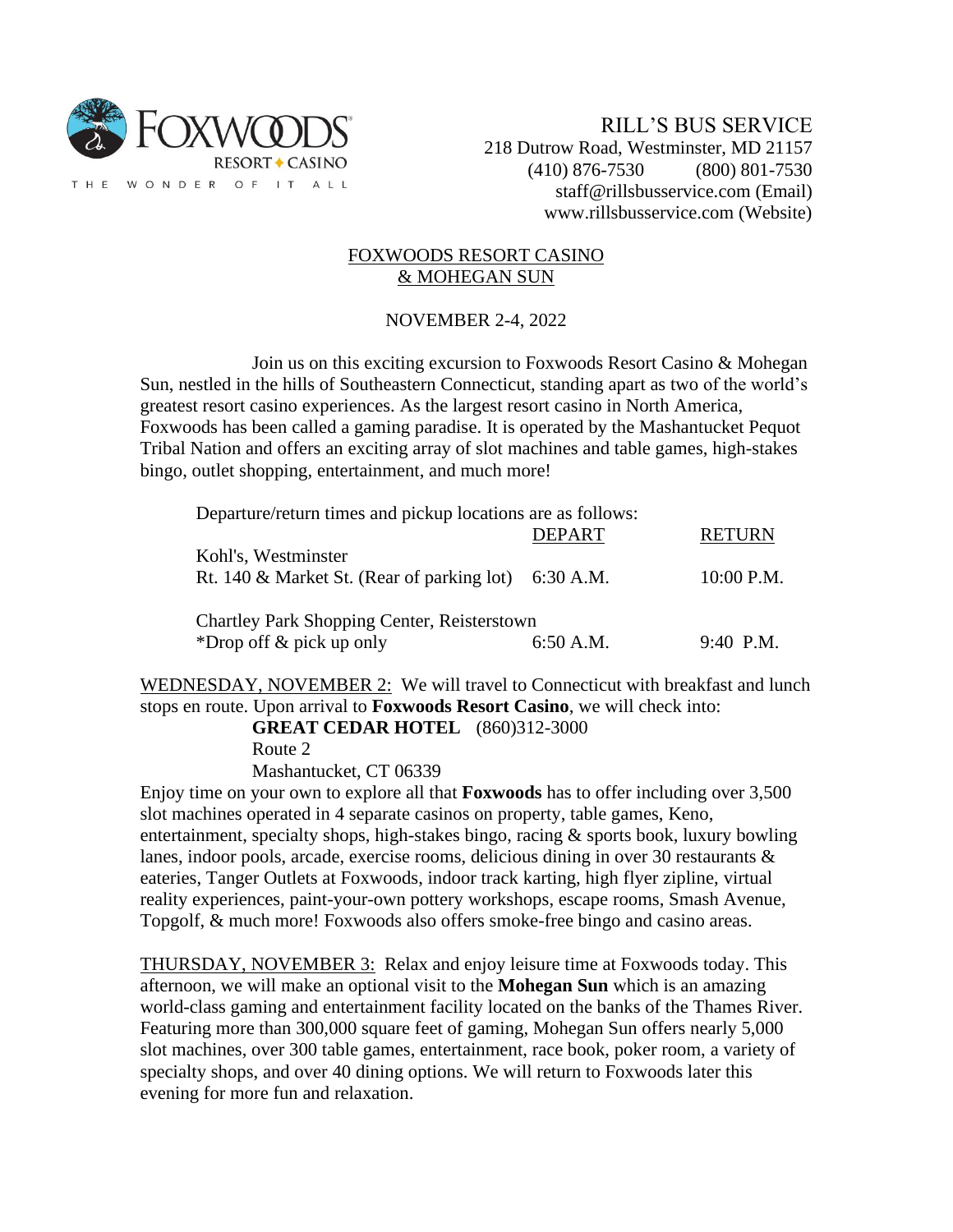FRIDAY, NOVEMBER 4: Enjoy the rest of our stay at Foxwoods before departing in the afternoon. We will make dinner and rest stops en route home.

**\*NOTE**: SINCE NEITHER FOXWOODS NOR MOHEGAN SUN HAVE RESTARTED THEIR BUS PROGRAMS, DUE TO THE PANDEMIC, AS OF THE DATE OF THIS PRINTING, NEITHER CASINO WILL BE OFFERING GROUP CASINO INCENTIVES, MEAL VOUCHERS, OR COMPLIMENTARY LUGGAGE HANDLING. THE BUFFET AT FOXWOODS REMAINS CLOSED INDEFINITELY.

\*PLEASE NOTE: Casino packages are subject to change without notice. ALL PASSENGERS MUST HAVE A VALID & UNEXPIRED GOVERNMENT-ISSUED FORM OF PHOTO ID & MUST BE AT LEAST 21 YEARS OF AGE for admittance into any casino property & to receive eligible casino bonuses. Please play responsibly, for help call 1-800-GAMBLER.

## PRICE PER PERSON:

| <b>SINGLE</b> | \$565.00 |
|---------------|----------|
| DOUBLE        | \$440.00 |
| TRIPLE        | \$400.00 |
| QUAD          | \$380.00 |
|               |          |

(PRICE INCLUDES: motorcoach transportation,  $\log_{10} \& \text{ resort fee}$ 

A DEPOSIT OF \$100 PER PERSON IS REQUIRED WITHIN TWO WEEKS OF BOOKING. ALL RESERVATIONS AND FINAL PAYMENT MUST BE MADE BY **AUGUST 29, 2022**. Payment can be made by cash, check or money order and mailed to our office at above address. Luggage tags and final itineraries are mailed about 2 weeks prior to the trip. Bills are not mailed for balances due, however, courtesy calls as a reminder will be made in case payment is not received by due date. Bus driver & tour director gratuities are not included in tour cost.

In the event of a cancellation, any non-refundable expenses for package inclusions such as reserved seat tickets, admissions, meals, or lodging may be forfeited. Rills will guarantee full refund only if the cancelled reservations can be resold to another customer. In the event where travel companions sharing the same room should need to cancel one or more persons in that room, the remaining passengers will be responsible for paying the supplemental charge to change occupancy.

We strongly suggest purchasing trip cancellation insurance which is available through Travel Guard Insurance. For specific questions regarding cancellation insurance, call Travel Guard at (800)826-1300. You will need to refer to Agency #50810 (Rill's Bus Service as agent). All policies will need to be quoted and/or purchased electronically, or by calling the 24-hour service center (paper applications are no longer accepted). Insurance coverage information will be mailed to you upon request to Rill's Bus Service.

Our motorcoach is equipped with restroom, reclining seats, airconditioning/heating as needed, luggage compartments, and electrical outlets. Smoking of any kind is strictly prohibited onboard the motorcoach. The consumption of alcoholic